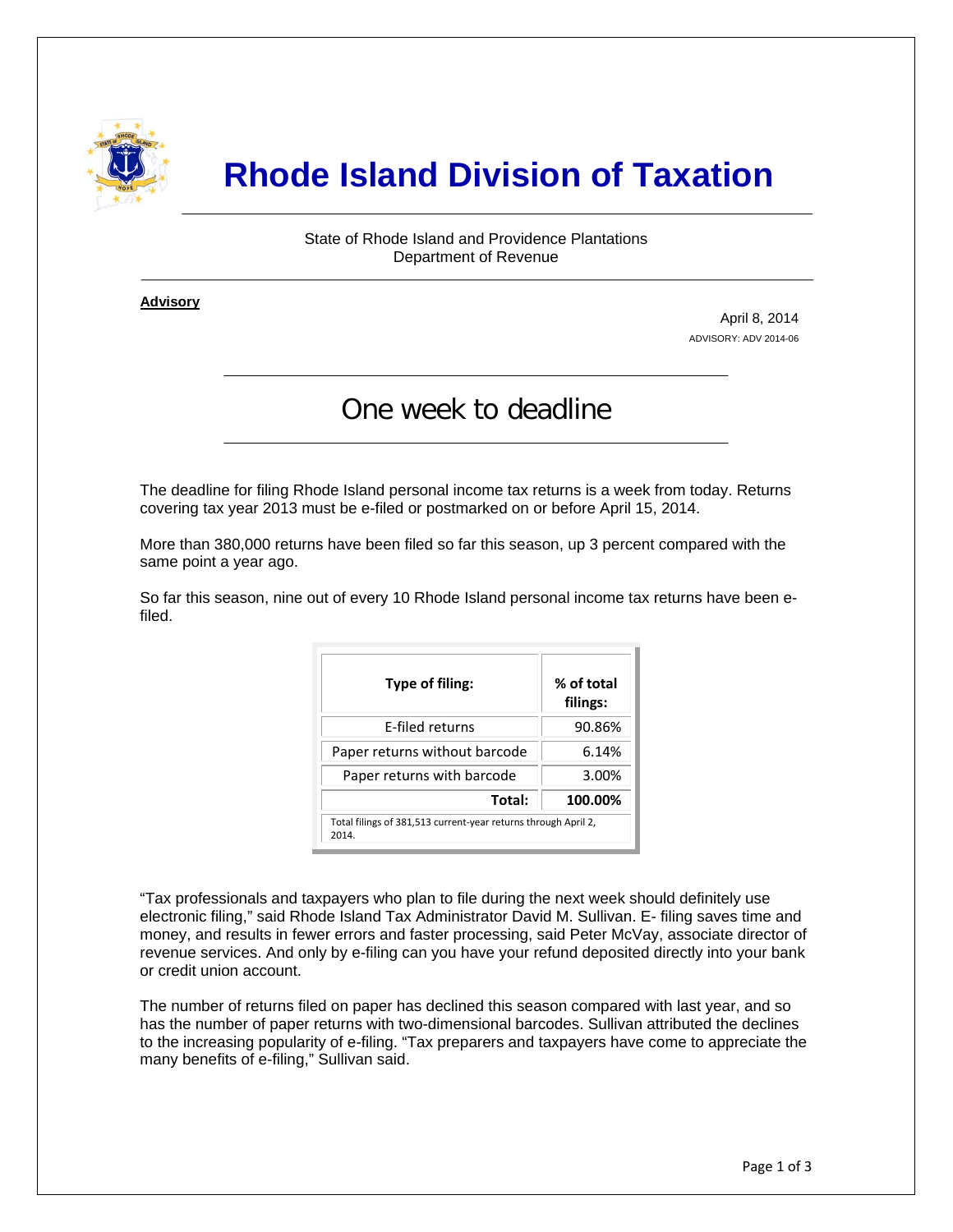|                       | Filing season 2013                                                                                                         | Filing season 2014 | <b>Difference</b>  |
|-----------------------|----------------------------------------------------------------------------------------------------------------------------|--------------------|--------------------|
| E-filed returns       | 330,134                                                                                                                    | 346,640            | 5.00 %<br>$+$      |
| Paper returns         | 27,117                                                                                                                     | 23,411             | $-13.67%$          |
| 2-D barcode returns   | 12,668                                                                                                                     | 11,462             | $-9.52%$           |
| <b>Total returns:</b> | 369,919                                                                                                                    | 381,513            | 3.13%<br>$\ddot{}$ |
| April 2. 2014.        | Table shows cumulative figures: tax year 2012 returns filed through April 3, 2013, and tax year 2013 returns filed through |                    |                    |

### **Tips for last-minute filers**

 **Forms:** Forms, instructions, booklets, and additional information are available for download from the Division of Taxation's website: [www.tax.ri.gov/taxforms](http://www.tax.ri.gov/taxforms/) Forms, instructions, and booklets can be picked up by visiting the agency's first-floor lobby, One Capitol Hill, Providence, Rhode Island, between 8:30 a.m. and 4:00 p.m. business days.

 **Using a Preparer:** There are many enrolled agents, certified public accountants, public accountants, registered tax return preparers, and other paid preparers in the Rhode Island area who are available to prepare and file your federal and state returns. For information about locations and times of volunteer tax preparers, call the United Way of Rhode Island's helpline at 211, or use this website: [www.211ri.org.](http://www.211ri.org/) For information on the Volunteer Income Tax Assistance (VITA) program, call toll-free at 1-800-906-9887, or see [www.irs.gov.](http://www.irs.gov/) For information on the AARP Tax-Aide program, call toll-free at 1-888-227-7669, or use this website: [www.aarp.org/taxaide.](http://www.aarp.org/taxaide)

 **Free File:** The Division of Taxation's website includes links to a number of online tax preparation programs that allow low-income and other eligible taxpayers to prepare and file their federal and Rhode Island personal income tax returns at no charge. Taxpayers must first meet the eligibility requirements and should read each program's terms and conditions carefully. The links are available at:<http://www.tax.ri.gov/misc/efile.php>.

 **Refund Guide:** Among the topics covered in the Division of Taxation's new ["Guide to Tax](http://www.tax.ri.gov/Tax%20Website/TAX/notice/Guide%20to%20Tax%20Refunds.pdf)  [Refunds":](http://www.tax.ri.gov/Tax%20Website/TAX/notice/Guide%20to%20Tax%20Refunds.pdf) how to find out the status of your refund; what to do when a direct deposit goes astray; why your refund amount may be more – or less – than you expected; and common errors that lead to refund delays. The average refund so far this season is about \$550.

■ **Extensions:** If you can't file your Rhode Island personal income tax return by the April 15 deadline, you can obtain an automatic six-month extension, pushing your filing deadline out to October 15, 2014. The extension is for resident and nonresident returns. For information about how to make a proper estimate when filing for an extension, please [click here](http://www.tax.ri.gov/newsletter/Rhode%20Island%20Division%20of%20Taxation%20newsletter%20-%202nd%20Q%202013.pdf). If you have a balance due, you still must pay what you owe by April 15, or face penalty and interest charges. (It's an extension of the time to file, not of the time to pay.) If you'll have a balance due, file [Form](http://www.tax.ri.gov/forms/2013/Income/2013%20RI-4868_1.pdf)  [RI-4868](http://www.tax.ri.gov/forms/2013/Income/2013%20RI-4868_1.pdf) on paper. (If you'll have a balance due and [pay it by credit card,](http://www.tax.ri.gov/misc/creditcard.php) you don't have to file a Form RI-4868. A third-party fee is charged when you pay by credit card.) If you can't pay what you owe by April 15, file anyway to avoid the failure-to-file penalty – and enter into an agreement to pay over time, in installments. To learn more about such payment plans, call the Tax Division's Compliance & Collections section, at (401) 574-8941 from 8:30 a.m. to 4:00 p.m. business days. (Have a copy of your return handy when you call.)